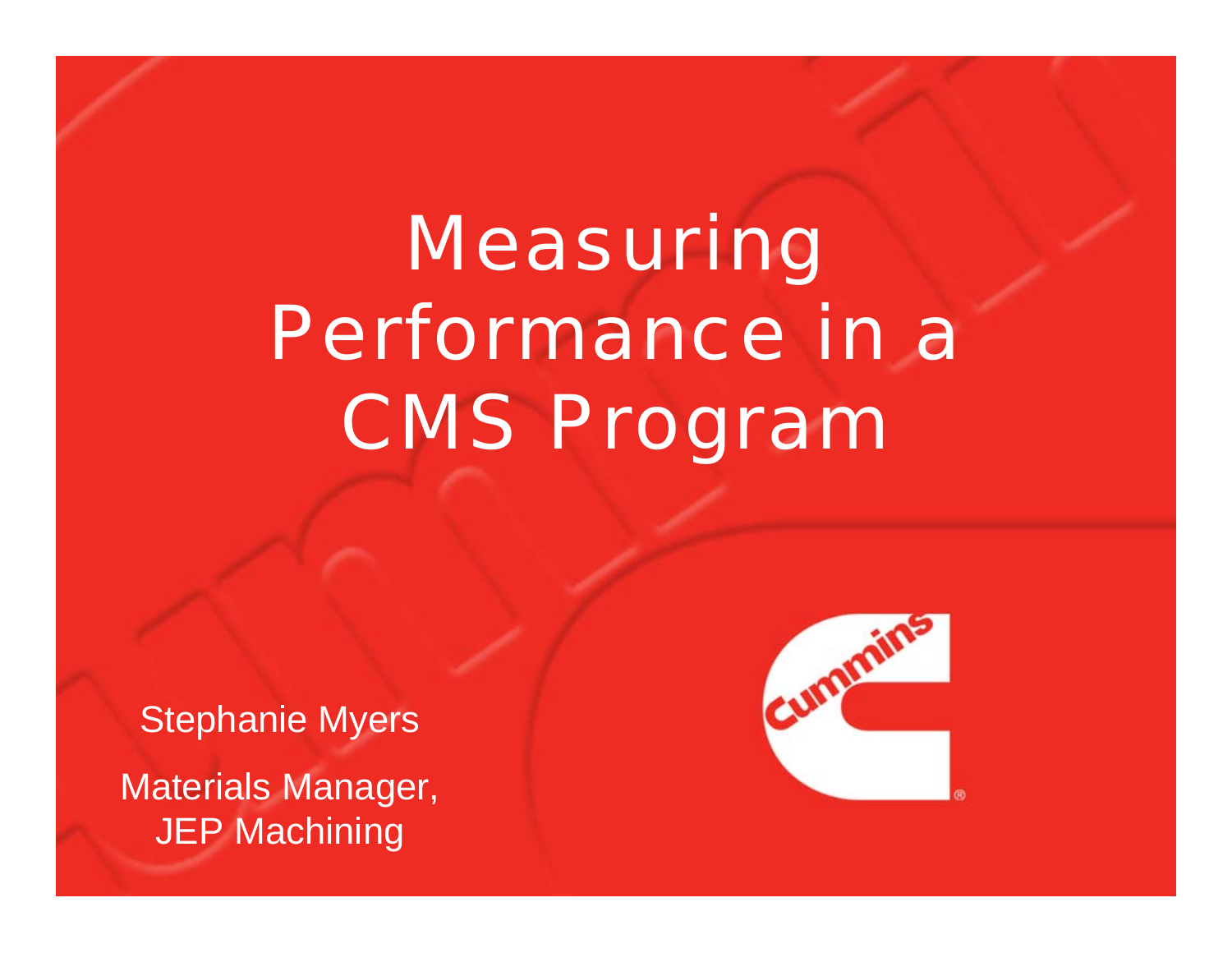#### Program Metrics at JEP

CMS Supplier: BP Industrial Lubricants & Services

bp



Industrial Lubricants & Services

| 2006 Cummins JEP Report Card                             |                |                  |                                         |
|----------------------------------------------------------|----------------|------------------|-----------------------------------------|
| <b>KEY MEASURES / GOALS:</b>                             | Aug            | Target           | <b>SCALE</b>                            |
| <b>HSSE</b>                                              |                |                  |                                         |
| <b>Total Plant Dermatitis Recordables</b>                | $\overline{1}$ | $\mathbf 0$      | $G=0$ , $Y=1-2$ , $R = > 3$             |
| Incidents of Odor Reported to Castrol                    | $\Omega$       | $\Omega$         | G=0, $Y=1$ , $R = >2$ /month            |
| Environmental Reporting (monthly)                        | 100%           | 100%             | G=100%, Y=99-70%, R=<69%                |
| <b>Spills</b>                                            | 0              | $\Omega$         | $G=0, R>=1$                             |
| <b>QUALITY</b>                                           |                |                  |                                         |
| <b>Control Plans Current</b>                             | 100%           | 100%             | G=95%, Y=94-75%, R=<74%                 |
| System Control Charts Posted/Updated                     | 80%            | 100%             | G=100%, Y=99-70%, R=<69%                |
| Percent of Coolant Systems within specified limits       | 95%            | 100%             | G=>95%, Y=94-70%, R=<69%                |
| <b>Oil Reservoir Low Alarms</b>                          | $\Omega$       | 0                | $G=0$ , $Y=1-6$ , $R = > 7$             |
| PM Completion - YTD                                      | 96%            | 100%             | G=100%-98%, Y=97-80%, R=<79%            |
| <b>Coolant Sampling Completion</b>                       | 100%           | 100%             | G=100%-95%, Y=94-80%, R=<79%            |
| <b>Vendor Reviews</b>                                    | 100%           | 100%             | G=100%-95%, Y=94-80%, R=<79%            |
| <b>DELIVERY / RESPONSIVENESS</b>                         |                |                  |                                         |
| <b>Issue Calls closed</b>                                | 99%            | 100%             | G=100-95%, Y=94-85%, R=<85%             |
| Product point of use outages                             | 0              | 0                | $G=0, R>=1$                             |
| <b>PEOPLE / EDUCATION / TRAINING</b>                     |                |                  |                                         |
| Product labeling for all drums and totes                 | 100%           | 100%             | G=100%, Y=99-80%, R=<79%                |
| Product labeling for all Coolant and Oil Reservoirs      | 100%           | 100%             | G=100%, Y=99-80%, R=<79%                |
| Update Hydraulic Tank Information and Tagging            | 100%           | 100%             | G=100%, Y=99-80%, R=<79%                |
| Castrol Team Required Cummins' Training Attendance       | 90%            | 100%             | G=100%, Y=99-70%, R=<69%                |
| <b>Castrol Safety Module Attendance</b>                  | 4              | 1/m <sub>O</sub> | $G = > 3$ , $Y = 2 - 1$ , $R = 0$ /year |
| TECHNOLOGY / SUPPORT / SERVICE                           |                |                  |                                         |
| Work order reports to PDM & followed up                  | 100%           | 100%             | G=100%, Y=99-80%, R=<79%                |
| Housekeeping Calls - including drum pickups and sweeping | 0              | 1/m <sub>O</sub> | $G = < 1, Y = 2 - 4, R = > 5 /$ month   |
|                                                          |                |                  |                                         |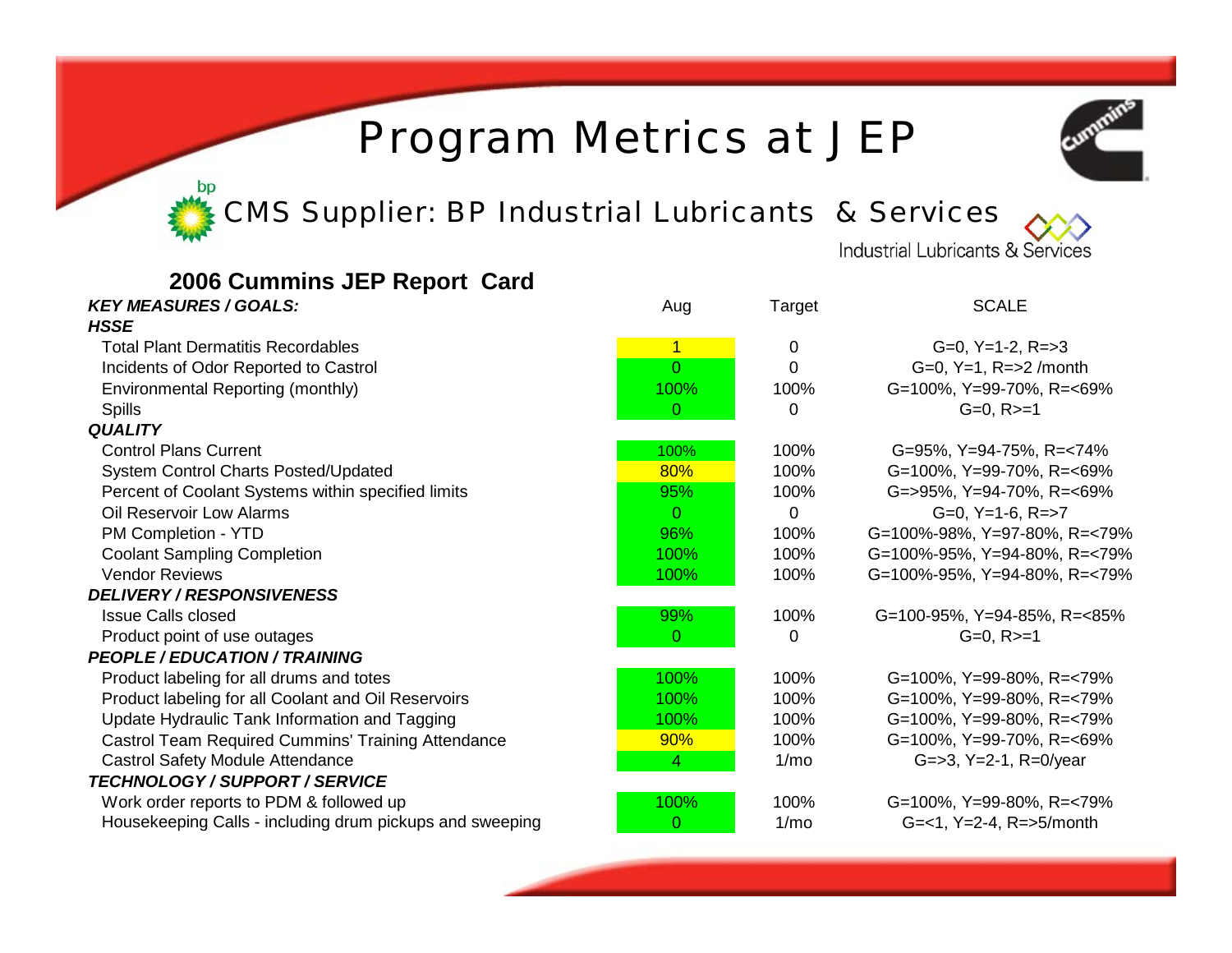## Program Metrics at JEP



- **Program metrics are defined by plant measures as well** as those required by CMS Provider
	- **Safety**
	- Quality
	- Cost
	- **Delivery**
	- **Training**
	- **Technical Support**
- Scorecard is primary communication tool with back up data reviewed regularly
- **-Individual team information is shared as requested by** the team or engineer
- **Trust between the two companies is key to the success** of the metrics established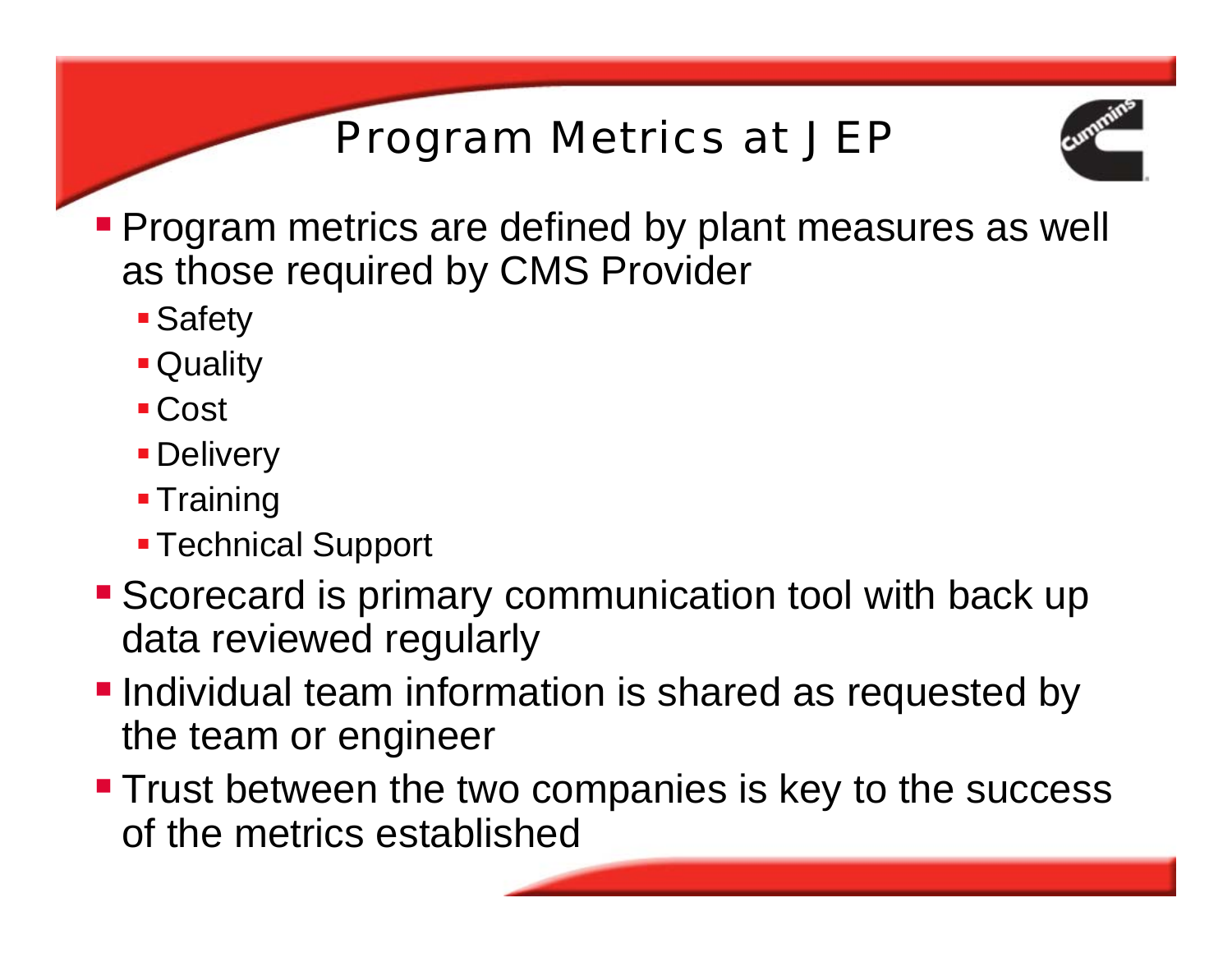

### Collecting Data to track performance

- **The CMS Provider tracks data and provides upon** request
	- **Product usage**
	- Abnormal usage leaks, overflows, etc.
- Monthly report cards are distributed to the entire plant
- **Cummins Admin. team reviews usage data with CMS** provider on a monthly basis
	- Any individual is welcome to attend the monthly reviews with the Admin. team

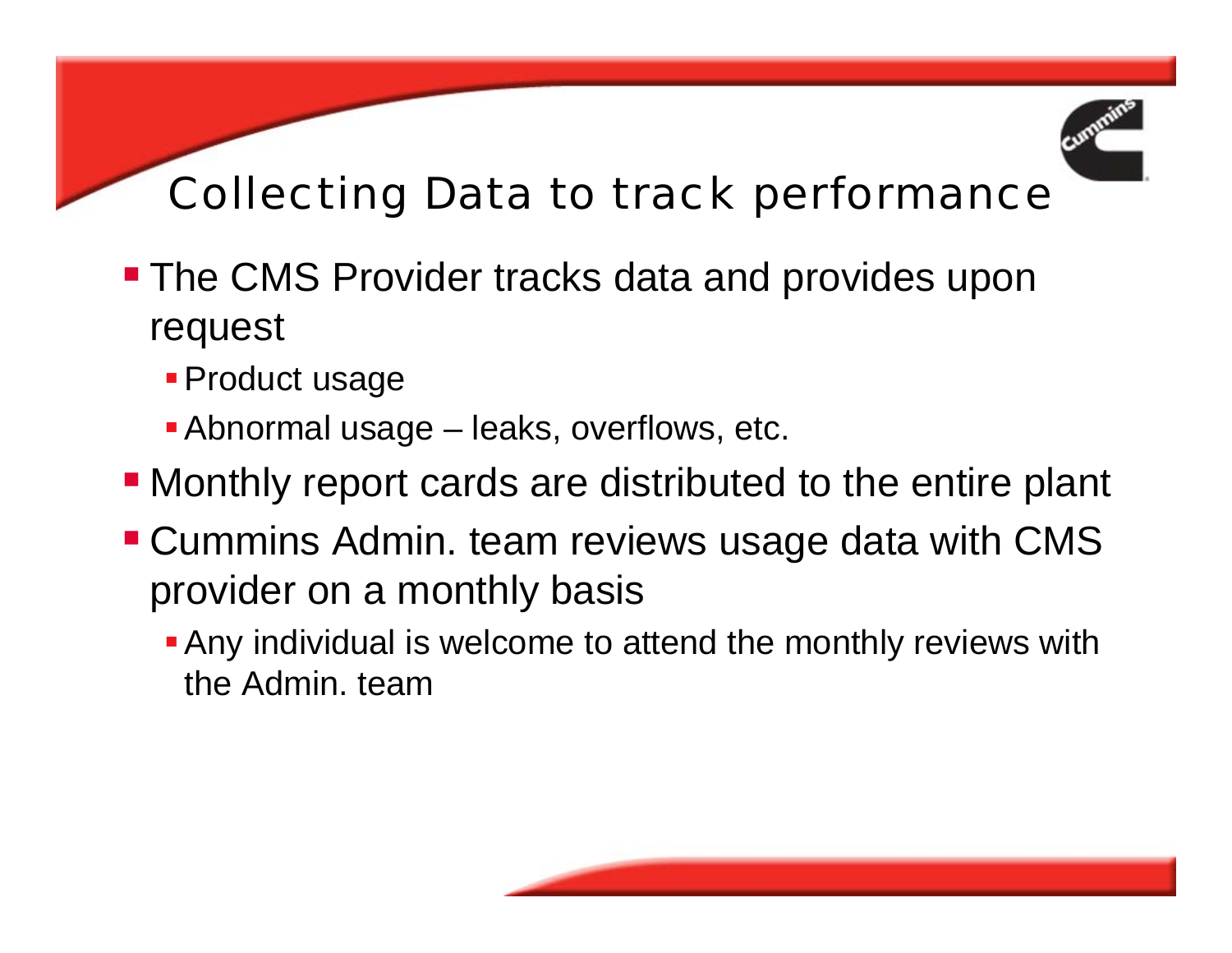

# Tying Savings to Specific Areas

- Usage savings are easily visible when reviewing data
- $\mathcal{L}(\mathcal{L})$  Continuous Improvement Projects are reviewed prior to starting, during the improvement phase and upon completion of project for real savings and which parties contributed to the savings.